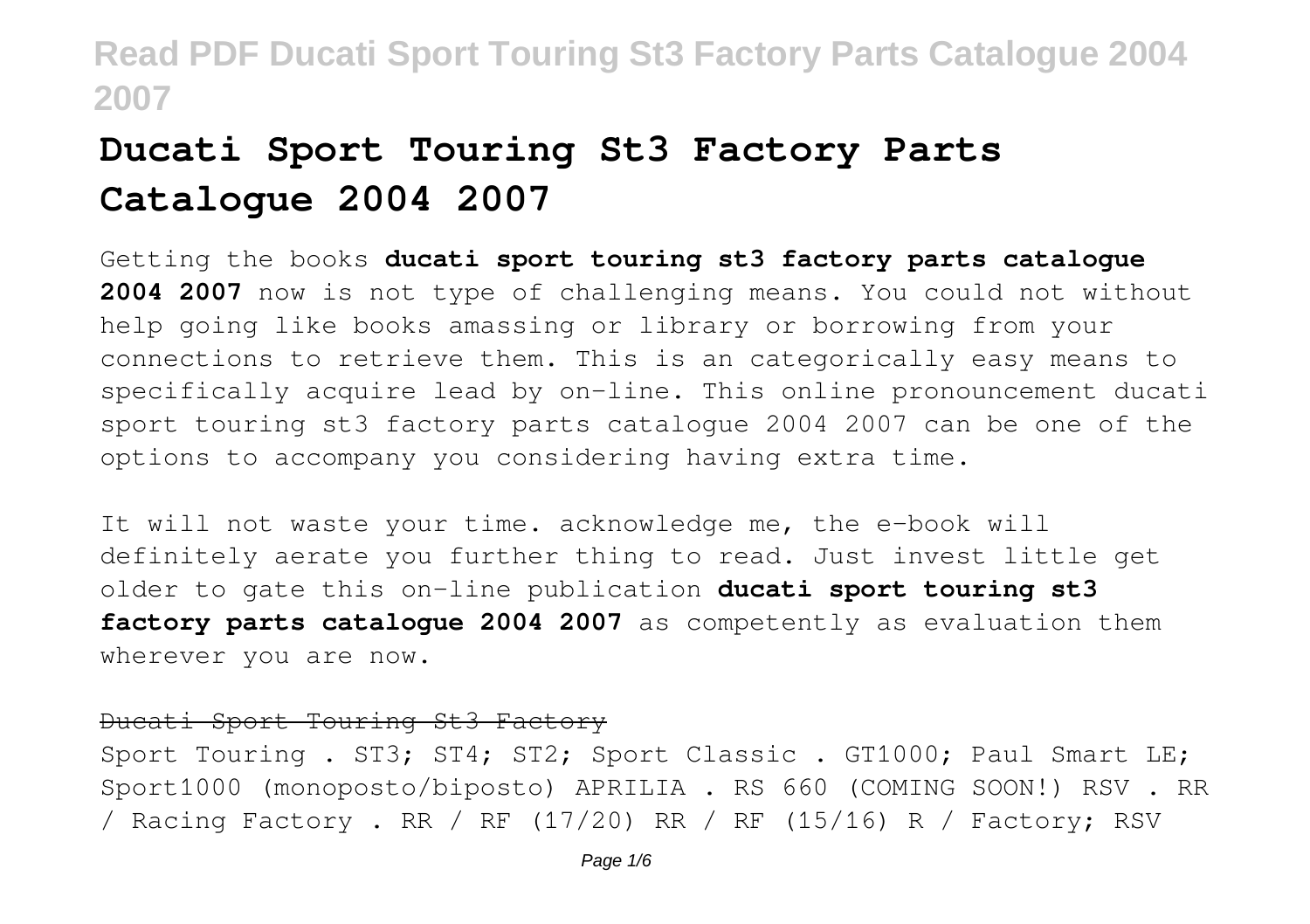1000 R; Tuono . V4 1100 . V4 1100 (17/20) V4 1100 (15/16) V4 1000 R; V2 1000; Dorsoduro . Dorsoduro 900; Dorsoduro 1200; Dorsoduro 750 ...

#### Ducati ST3 Sport Touring Parts & Accessories | Desmoheart

Although only around for a few short years, Ducati's decision to kill off the ST3 was more to do with the changing market than any reflection on the bike's abilities. Adventure bikes were taking over the sports touring role and the firm's Multistrada fulfilled this brief, sadly leaving the ST3 redundant.

#### Ducati ST3 & ST3 S (2004-2007): Review & Buying Guide

The Ducati ST series is a set of Italian sport touring motorcycles manufactured by Ducati from 1997 through 2007. In order of release, the series comprised five distinct models: the ST2, ST4, ST4S, ST3, and ST3S. Intended to compete with other sport-tourers such as the Honda VFR, the ST Ducatis had a full fairing, a large dual seat and a relaxed riding position for both rider and pillion. The ST bikes had a centre-stand, and could be fitted with optional matching luggage. All five bikes in the S

#### Ducati ST series - Wikipedia

Ducati SPORT TOURING ST3 Special Parts and Accessories - 100% made in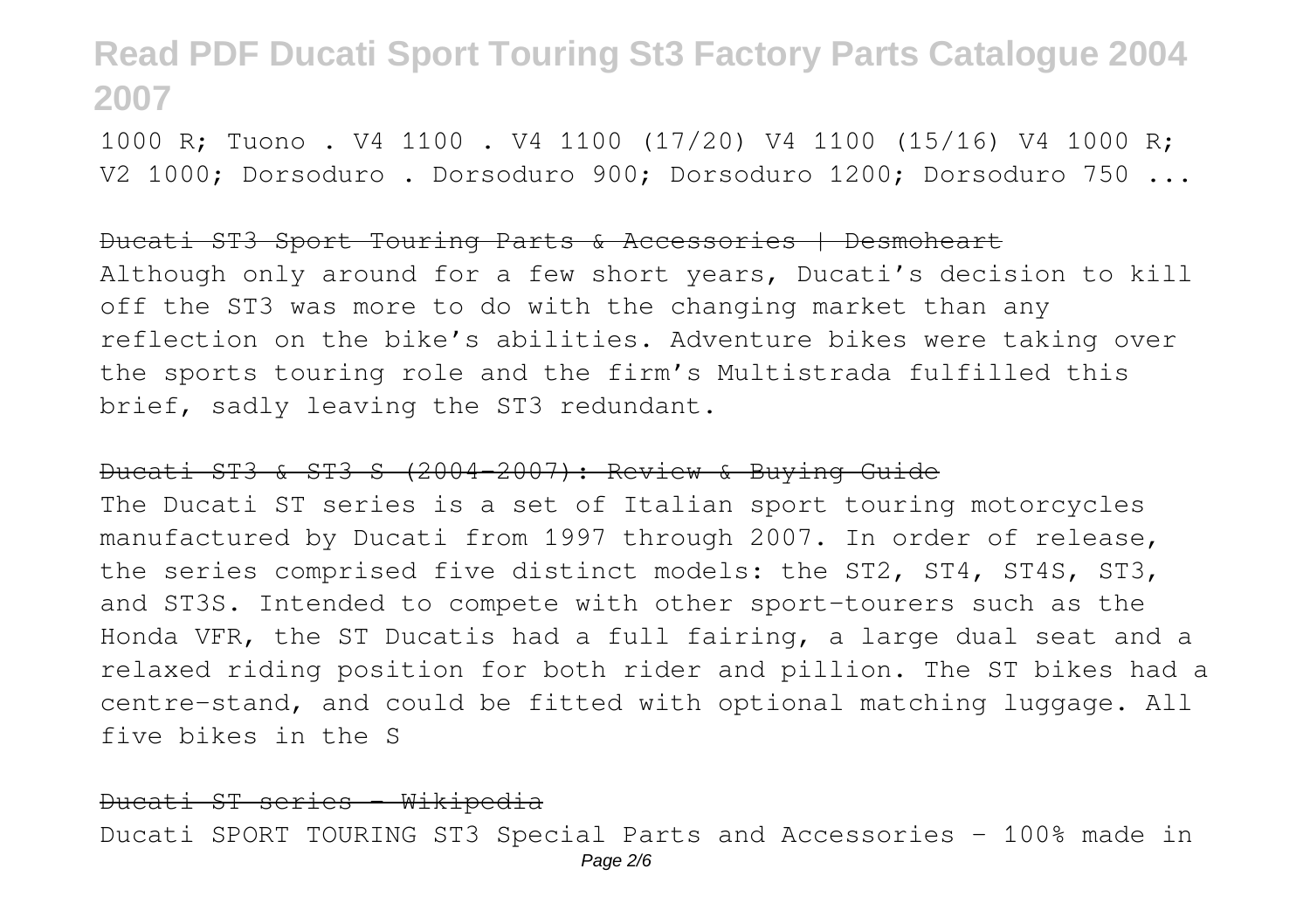Italy. CNC is a guarantee of performance, strength, reliability, lightness and pure Italian design. Chooese the best for your Bike!

#### Ducati SPORT TOURING ST3 Special Parts | Cnc Racing

This series began in 1997 with the ST2 in Europe before Ducati shipped the model to the United States in 1998. Ducati added the ST4 model in 1999. The ST was partially a replacement for the Paso, but also represented a more serious entry by Ducati into the burgeoning Sport Touring market.

### Sport-touring | OEMDucati.com

Fitted Ducati Performance leather touring seat, done 800kilometres in one day - 6am to 5 pm with stops. Also have blue tooth, CB, MP3, Autocomm, Ctek baterry charger, battery now going on 4 years old. Bike now has over 33,000kms without dramas, always ridden two up and at nice cruise speed of about 140kph (about 90mph) for hours on end.

### 2006 ST3 w/ ABS Reliability? | Ducati.org forum

Title: Ducati Sport Touring St3 Factory Parts Catalo, Author: TomokoStott, Name: Ducati Sport Touring St3 Factory Parts Catalo, Length: 5 pages, Page: 4, Published: 2013-09-27 Issuu company logo Issuu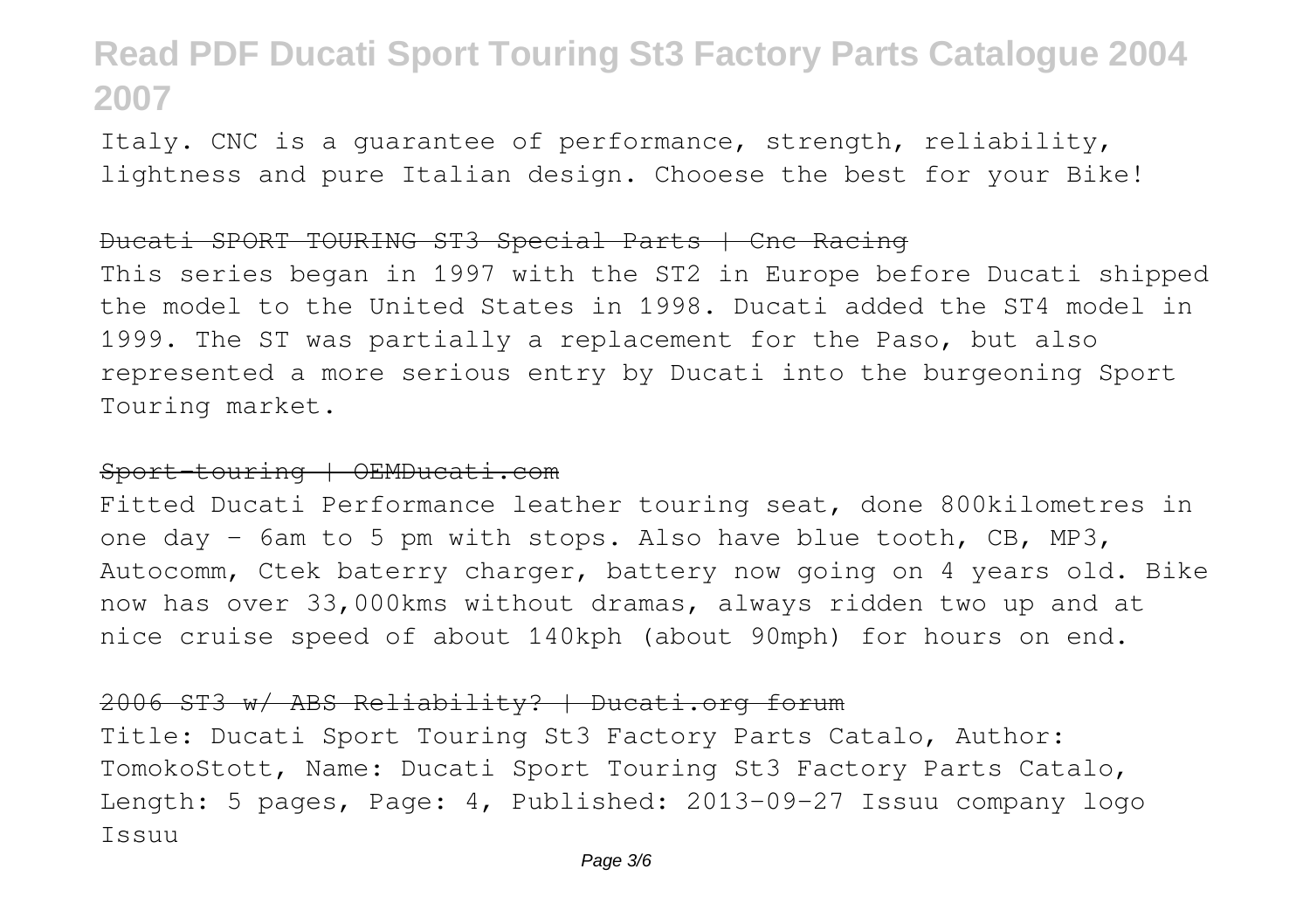### Ducati Sport Touring St3 Factory Parts Catalo by ...

Visit Ducati official website. All information about our different models of bikes, the racing in MotoGP and Superbike, and dealers. This site uses different types of cookies, including analytics and profiling cookies (its own and from other sites) to send you advertising in line with the preferences you have shown while online.

### Ducati: Moto, MotoGP & Superbike

Ducati complete fuel pump unit Sport touring ST3 ST4 S 16090571A . €124.99. Add to Cart. Used. Ducati water tank coolant reservoir Sport Touring ST2 ST3 ST4 Models 58510201A ... DUCATI ThreeBond 1215 Liquid Gasket silicone The original factory used gasket .  $€18.95$ . Add to Cart. Used ... We are the Ducati specialist for NEW and USED parts ...

### Engine - Sport Touring ST2 ST3 ST4 ST4S - Other Models

M-Factory: Product Type : Foot Pegs: Color : Blue: Bike Brand : Ducati: Bike Model : SportTouring ST3: Bike Year : 2005-2007: Manufacturer Part Number : MFUFPRR2725MMBKMFPBUMFUSN1005: UPC : Does not apply: QTY : 1 Pair: Footpegs Position : Rear: Material : Aluminum: Style : 25mm Extend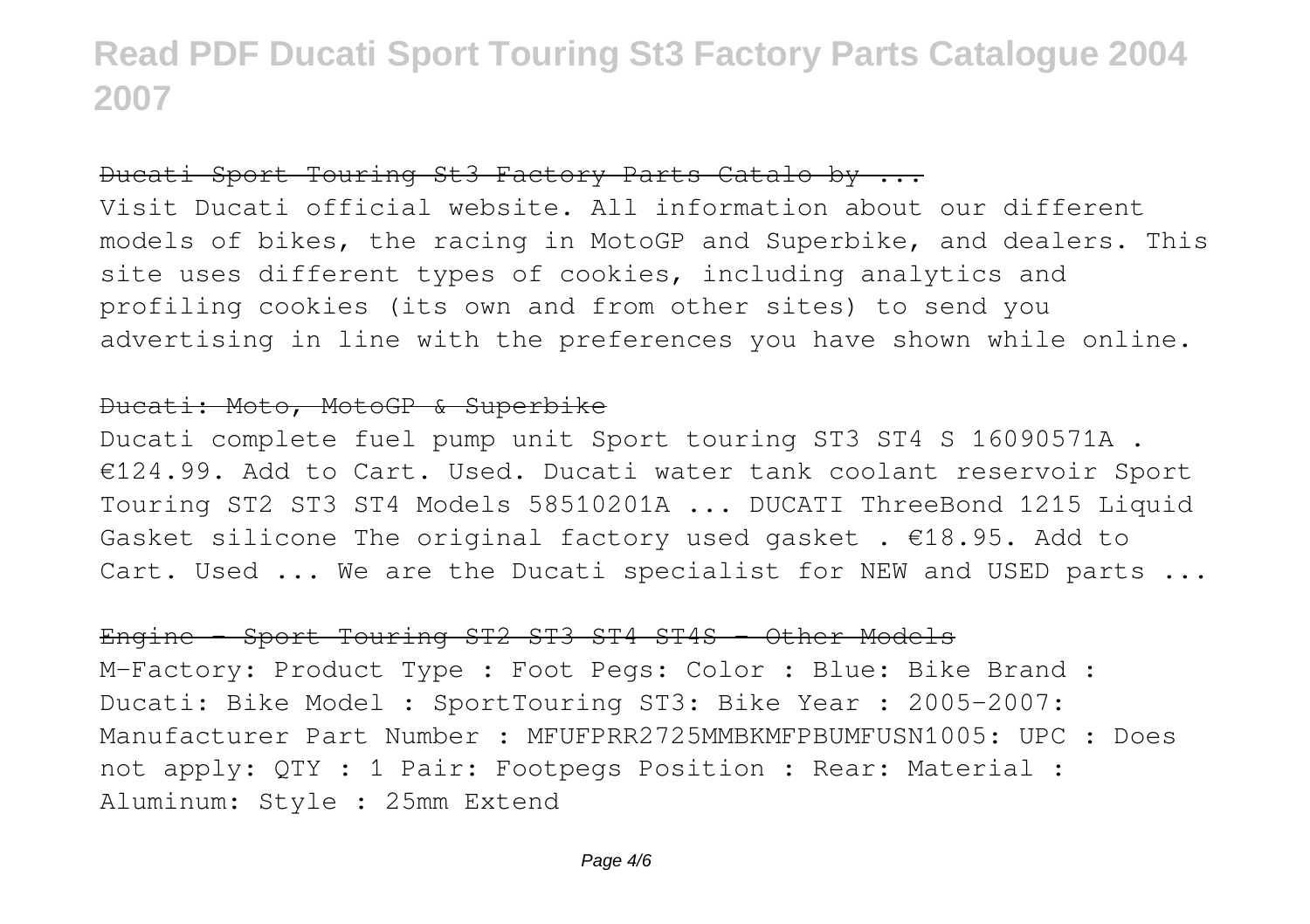Fit Ducati SportTouring ST3 05-07 Blue CNC Adjustable Rear ... The ST3 is a sports touring motorcycle manufactured by the Italian motorcycle company Ducati. Keeping up with routine maintenance on this revolutionary bike doesn't have to be difficult. We have prepared a Ducati ST3 service manual to help make your tasks easier. Simply purchase your eManual today to get started.

SportTouring / ST Models | ST3 Service Repair Workshop Manuals 2004 Ducati ST3 Super Sport Tourer. 992cc, 102 hp, sport bike, with factory touring bags. 42K miles. Excellent tires at about 90%, belts and valves done 5K ago according to LT's manual. Dealer flashed to original spec ECU. Smoked bubble windscreen, bar risers, gel seat insert.

Ducati ST3 Sport Tourer - motorcycles/scooters - by owner ... M-Factory: Product Type : CNC Rear Footpegs: Color : Black: Bike Brand : Ducati: Bike Model : SportTouring ST3: Bike Year : 2005-2007: Manufacturer Part Number : MFUFPRR27BKMFPBKMFUSN1005: QTY : 1 Pair: Footpegs Position : Rear: Material : Aluminum: Style : Standard

Fit Ducati SportTouring ST3 05-07 CNC Shinobi Rear Foot ... Ducati Sport Touring ST3 (2004). Ducati Sport Touring ST3 - Owner's